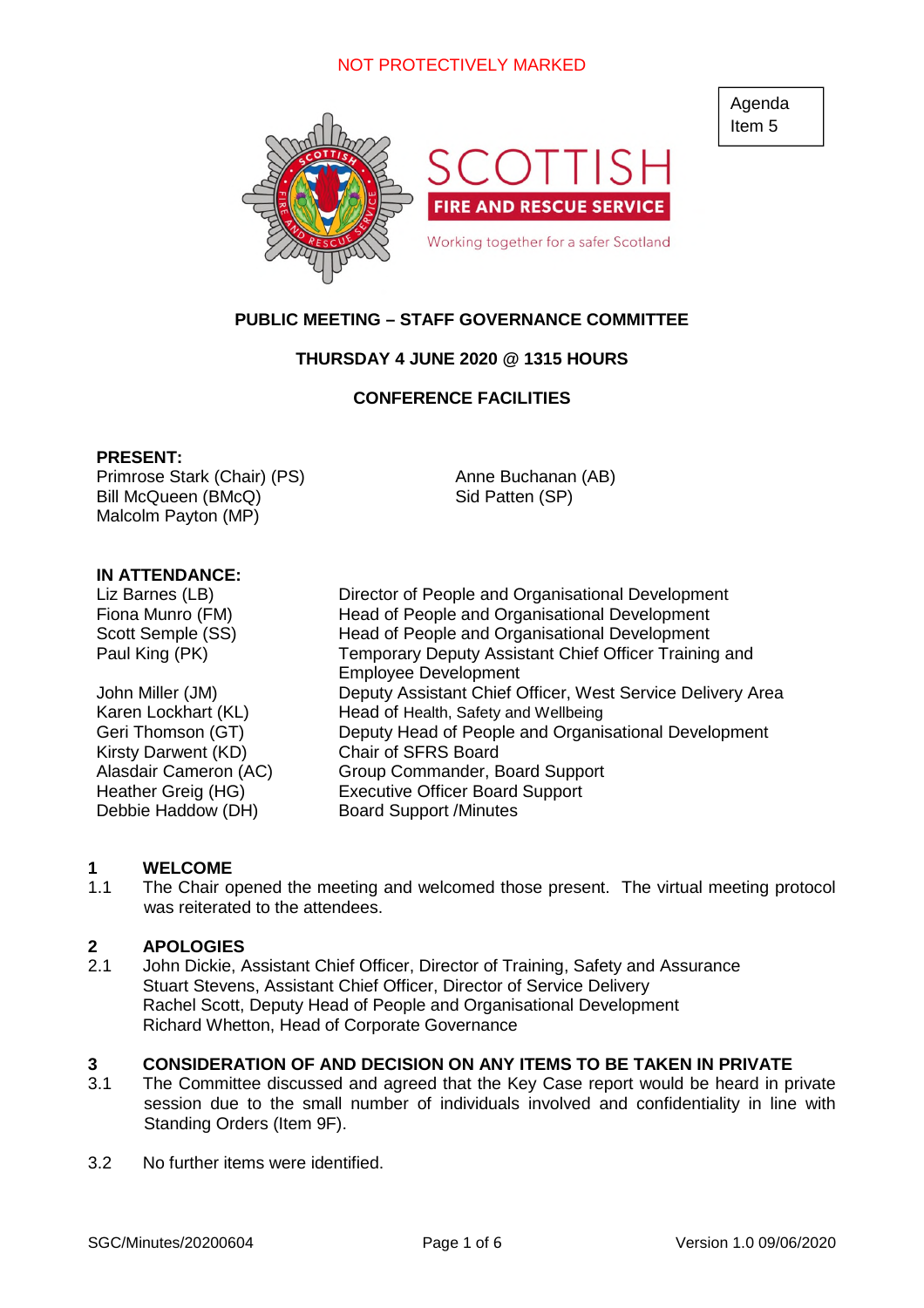# **4 DECLARATION OF INTERESTS**

None.

## **5 MINUTES OF PREVIOUS MEETING: 5 MARCH 2020**

- 5.1 LB requested that reference to the People and Training Systems Group to be amended to People, Training and Asset Systems Group.
- 5.2 **Subject to the above amendment, the minutes of the meeting held on 5 March 2020 were approved as a true record of the meeting.**

#### **5.3 Matters Arising**

- 5.3.1 Due to the impact of COVID-19, LB highlighted the limited progress on Protection of Vulnerable Group project and the postponement of the Employee Recognition Scheme until 2021.
- 5.3.2 PS informed the Committee that the RDS spotlight report had been deferred and would now be presented at the next meeting (September 2020).

## **6 ACTION LOG**

6.1 The Committee considered the action log and noted the updates. It was agreed that Action 9.1.1 POD Organisational Chart (05/03/20) would be now be closed and removed.

## **7. VALUE ADDED STATEMENT**

- 7.1 AC presented Annual Value Added Statement (VAS) for both the Staff Governance Committee and the Remuneration, Appointments and Nomination Sub Committee (RANSc), which would outline evidence of how the Committee supports the effective function of the Board. He noted that the report was discussed at the earlier RANSc meeting and outlined the changes requested.
- 7.2 Following a brief discussion, it was agreed that a further bullet point would be added under Future work for continue assurance being provided to the Board ensuring relative objectives from AOP and Strategic Plan are being progressed and also for consideration regarding outcomes and benefits together with the Committee supporting the priorities and focus of the POD function. Updated VAS would be circulated for final comment/approval.

#### **ACTION: BST**

#### 7.3 **The Committee noted the report.**

#### **8 PERFORMANCE AND RISK REPORT QUARTER 4 2019/20**

- 8.1 LB presented the Committee with the Performance and Risk Report Quarter 4, highlighting the following POD key areas:
	- Impact of COVID-19 on priorities and direction of work.
	- Necessity to quickly change processes and policies.
	- Establishment of COVID-19 Wellbeing Group providing regular communication and support.
	- Significant progress in areas including apprenticeships, embedding leadership processes and mental health strategy.
- 8.2 LB indicated that following positive promotion of mental health issues, the related absence rates had increased and work had begun to analysis this data. It was noted that the Lifelines Initiative would allow the Service to share information including trends, patterns, etc across other UK blue light services.
- 8.3 LB confirmed that the process for re-engagement of staff had been established and potential challenges overcome, however, to date the Service had not been required to call on this resource.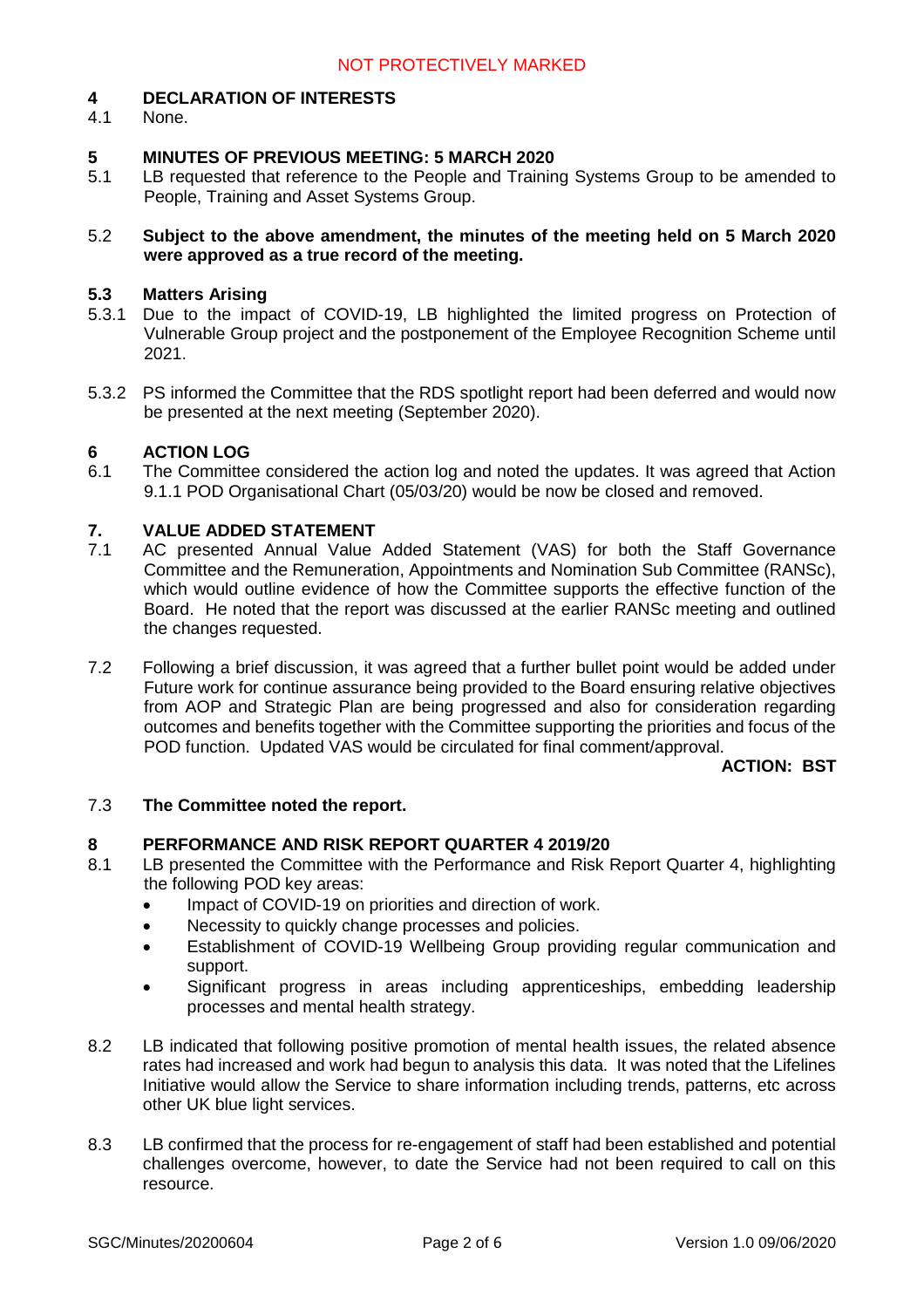- 8.4 LB updated the Committee on the ongoing positive working relationship with Trade Unions. In regard to discipline and grievance, some cases have been progressed remotely and the Service would continue to monitor the situation on whether all cases could be held remotely.
- 8.5 The Committee commented on the benefits arising from remote working and asked whether these were being captured. LB noted that a Gold Decision Log had been maintained throughout and any lessons learnt would be reviewed and progressed appropriately.
- 8.6 PK updated the Committee on measures put in place to allow remote/online learning to continue and the potential benefits to delivery of same. PK noted that the Service had focused on the maintenance of core skills and data was being collated to capture any recovery/catch up training deemed necessary to mitigate any impact on operational service delivery. Refresher training had also been provided to day duty personnel in preparation for any future need to redeploy to the frontline.
- 8.7 LB confirmed that there were no liabilities relating to fitness assessments being suspended. The Committee were informed of the measures, processes and advice available to personnel. In regard to full medical assessments, trials were continuing on how to undertake these assessments safely.
- 8.8 GT noted that the clinical governance action plan has been updated and work was progressing.
- 8.9 The Committee commented on the benefits and importance of Exit Interviews to help identify any trends or issues within the Service.
- 8.10 The Committee were updated on the continuing work within Workforce Planning to provide accurate information on predicted retirals from the Service. This allows training, ie specialist skills, to be proactively planned and undertaken prior to anticipated retirements.
- 8.11 The Committee were informed of the high number of retirals anticipated following the rejection of the recent pay offer, the future planned intake/recruitment and the current issues with undertaking full medical assessments.
- 8.12 KL informed the Committee that the roll out of dashcams to enhance driver safety had been suspended due to COVID-19 and would recommence once safe to do so.
- 8.13 The Committee welcomed the inclusion of the summary of key issues, the data provided, the progress on the risk movement and the placement on the agenda. The Committee suggested that the information on the challenges for the frontline would be helpful.

#### **8.14 The Committee noted the report.**

## **9 PROGRESS UPDATED: OPERATIONAL TRAINING REVIEW**

- 9.1 PK presented a report noting the further actions taken to progress the recommendations contained within the Operational Training Review Final Report, highlighting the following key points:
	- Executive Board convened, terms of reference agreed and Project Manager due to be appointed.
	- Due to COVID-19 and the recent Strategic Leadership Team restructure, formal progress has been stilted however, background work had still been progressed.
	- Progress has been made in training for redeployment of day duty staff, re-engagements of former employees, review of firefighter development to competency pathway, core skills e-learning packages and initial review of national training standards.
	- Recruitment of driving instructions commenced. Continuing review of current and future provision of drivers.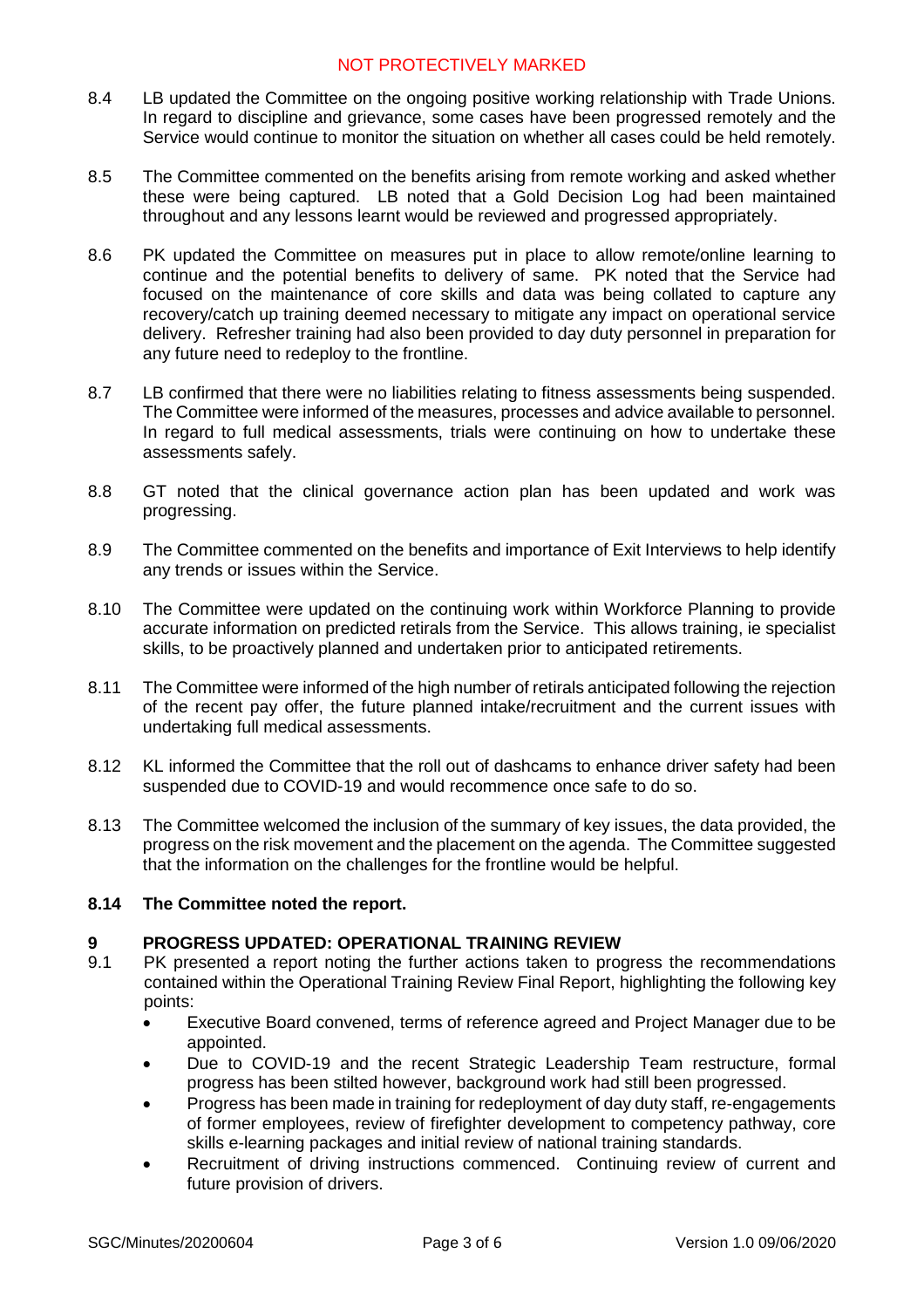9.2 The Committee noted the progress being made and welcomed the opportunity to assess the delivery method of business as usual work and the review of national training standards.

*(The meeting broke at 1445 hrs and reconvened at 1450 hrs)*

## **10 HEALTH AND WELLBEING**

## 10.1 **Draft SFRS Mental Health Strategy Update**

- 10.1.1 LB informed the Committee that the consultation period for the Draft SFRS Mental Health Strategy concluded on 2 June 2020 and the responses were being collated. Due to the COVID-19 group being stood up the full Mental Health Board was temporarily suspended; however, the work of the COVID-19 group would be incorporated into the wider mental health work.
- 10.1.2 JM commented on the positive feedback being received through the consultation process. It was the intention for the strategy document to undergo further peer reviews. Work was progressing on communications to officially launch the strategy.
- 10.1.3 The Committee commented on the use of certain terminology within the strategy and made suggestions which JM agreed to review.

#### 10.1.2 **The Committee welcomed and noted the report.**

#### 10.2 **Mental Health Analysis**

- 10.2.1 GT presented a report to the Committee providing further analysis to help inform the development of the Mental Health Action Plan in support of the newly established Mental Health Board. The following key areas were highlighted:
	- Challenging aspects to manually collate data.
	- Identifying links/trends between absence and referral information.
	- Overall absence rates have not increased, however, absences attributed to mental health have increased

*(Due to technical difficulties, the connection was lost during presentation of this item.)*

- 10.2.2 GT informed the Committee that the development of a system was being considered to simplify the ongoing collation of data.
- 10.2.3 In relation to Control absences, GT stated that although a comparison with other Fire and Rescue Services had not been undertaken, there was dedicated support provided to Control personnel. Further support was being explored but this has been impacted by COVID-19. A recent staff survey (Control Personnel) had been carried out by Area Commander Libby Logan to identify how personnel felt they were being supported during the COVID-19 pandemic. GT noted that the progress has not been made in regard to mapping themes identified in the previous staff survey by Control personnel due to COVID-19.

#### 10.2.4 **The Committee welcomed and noted the report.**

#### **11 HEALTH AND SAFETY**

#### 11.1 **Asbestos at Work Update**

11.1.1 KL advised the Committee on the limited progress in partnership with Glasgow City Council due to the ongoing COVID-19 pandemic. An update would be brought back to the next meeting (captured under Item 14.2).

#### 11.1.2 **The Committee noted the verbal report.**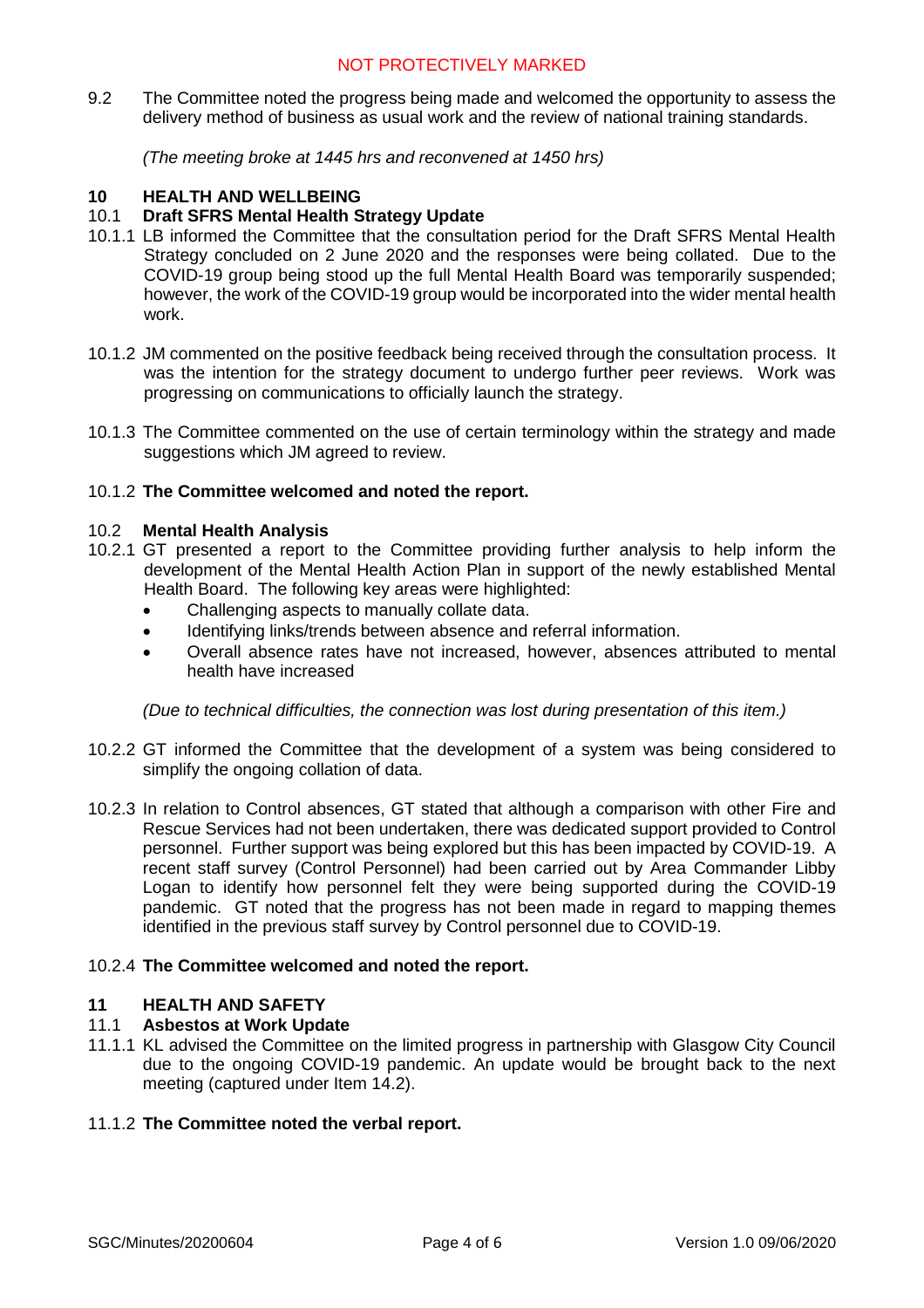#### 11.2 **Face Fit Testing – Disposable Respirators**

- 11.2.1 KL informed the Committee that the West Service Delivery Area pilot programme had concluded last year and was deemed a successful and scalable project which could be rolled out across the Service. Unfortunately, this has been postponed due to COVID-19 and the restricted supplies for FFP3 face masks.
- 11.2.2 The Committee noted the successful pilot, the programme utilising internal personnel and the future monetary savings.

## 11.2.3 **The Committee noted the report.**

- 11.3 **Health, Safety and Wellbeing Policy and Management Arrangements Forward planning Schedule**
- 11.3.1 KL presented a report and highlighted that a review of the Health, Safety and Wellbeing Policy would be undertaken following the recent restructure within the Strategic Leadership Team.

## **12 UPDATE: WORKING TOGETHER FRAMEWORK**

#### 12.1 **Update from Employee Partnership Forum**

12.1.1 Due to no urgent business being brought forward, this meeting was cancelled. The Action Log was circulated and updated by email.

#### 12.1.2 **The Committee noted the verbal update.**

#### 12.2 **Update from Partnership Advisory Forum**

12.2.1 LB noted that the main issue discussed related to the Fire Brigade Union seeking reassurance that the process (working together framework) remained unchanged. This assurance was given albeit the Service had had to adapt its approach, being both flexible and dynamic due to the current unprecedented global crisis.

#### 12.2.2 **The Committee noted the verbal update.**

#### **13 STRATEGIC RISK REGISTER**

- 13.1 The risk register was presented and the Committee were reminded that updates for individual risks had also been circulated prior to the meeting.
- 13.2 PS informed the Committee that the Resolution Advisory Panel meeting to discuss RDS Terms and Conditions was still to be held and options to facilitate this were being explored.

#### 13.3 **The Committee noted the report.**

#### **14 FORWARD PLANNING**

#### 14.1 **POD Policy Review Schedule Update**

- 14.1.1 The POD Policy Review Schedule Update report was presented to the Committee and it was it was stated that the schedule would be further amended to take into account the impact from COVID-19.
- 14.1.2 The Committee requested that consideration be given to include an update on Whistle Blowing within future reports.

## 14.1.3 **The Committee noted the report.**

## 14.2 **Committee Forward Plan Review**

- 14.2.1 The following items were identified for the September 2020 meeting:
	- Update on Asbestos at Work (K Lockhart)
	- Spotlight on RDS (F Munro/L Barnes)